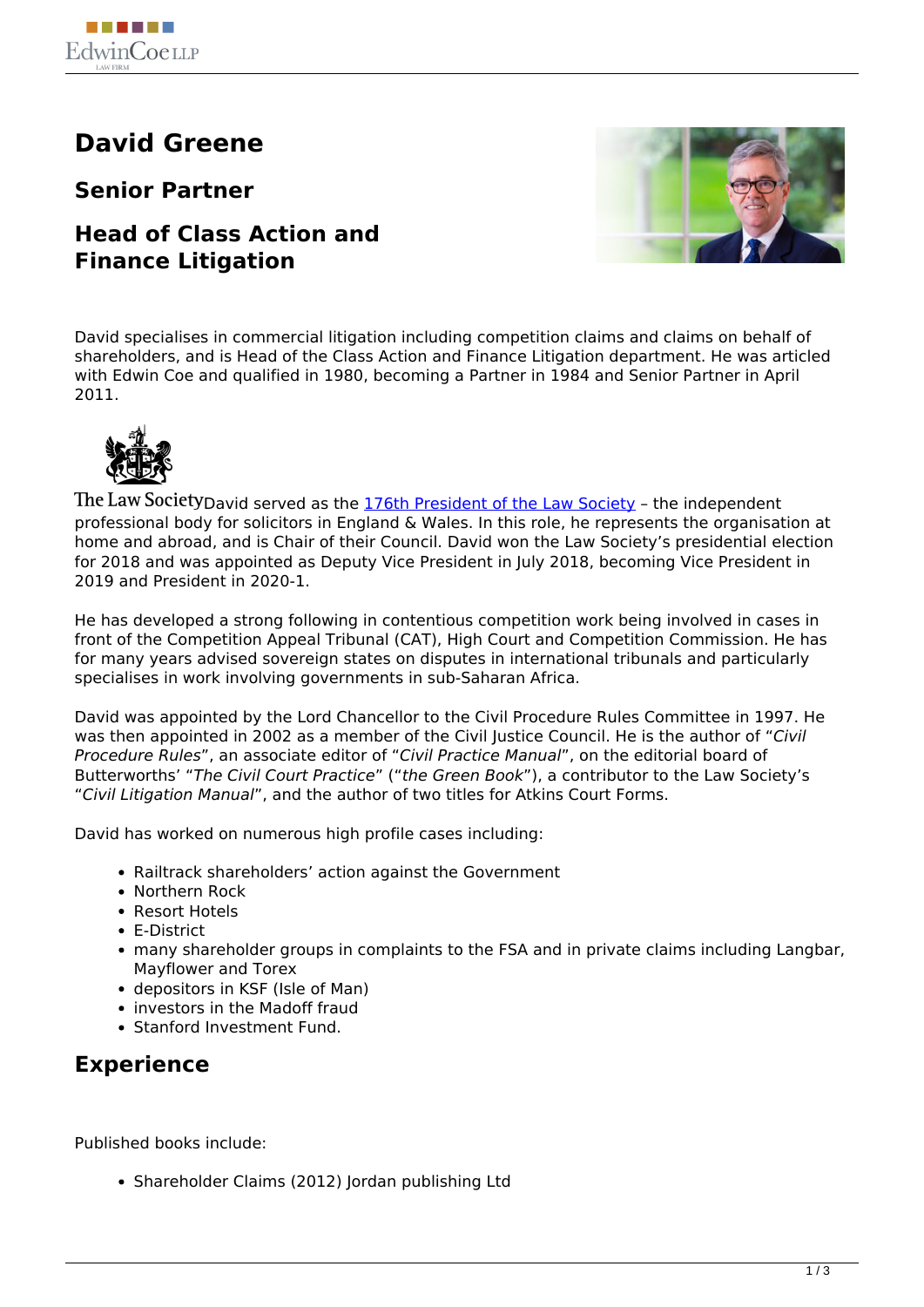

- Civil Practice Manual
- The Civil Court Practice 2003 ('The Green Book')
- Atkins Court Forms 2000-2001
- The Civil Litigation Handbook 2001
- International Employment Law 2000

#### **Expertise**

- Class Action Litigation: Overview
- Litigation & Dispute Resolution: Overview
- Arbitration and Mediation
- Asset protection and recovery
- Civil Fraud
- Commercial Litigation
- Competition/EU Litigation
- Defamation
- Professional and Disciplinary Tribunals

### **Credentials**

- The Law Society's President 2020-21 (Deputy Vice President 2018 and Vice President 2019)
- Winner of The Law Society Gazette 2017 Legal Personality of the Year
- Winner of Rule of Law Award for Article 50 litigation at the **Solicitors Journal Awards 2017**
- Recommended in Legal 500 UK 2022 as a 'Leading individual' for Commercial Litigation
- Recognised by Best Lawyers as a leader in Competition Law and Litigation since 2009
- Council member of the Law Society. His seat is for international practice
- President of the London Solicitors Litigation Association
- Member of the Executive Committee of the London Branch of the Chartered Institute of Arbitrators
- Fellow of the Chartered Institute of Arbitrators
- CEDR accredited mediator
- Assessor for the Association of Chartered Certified Accountants